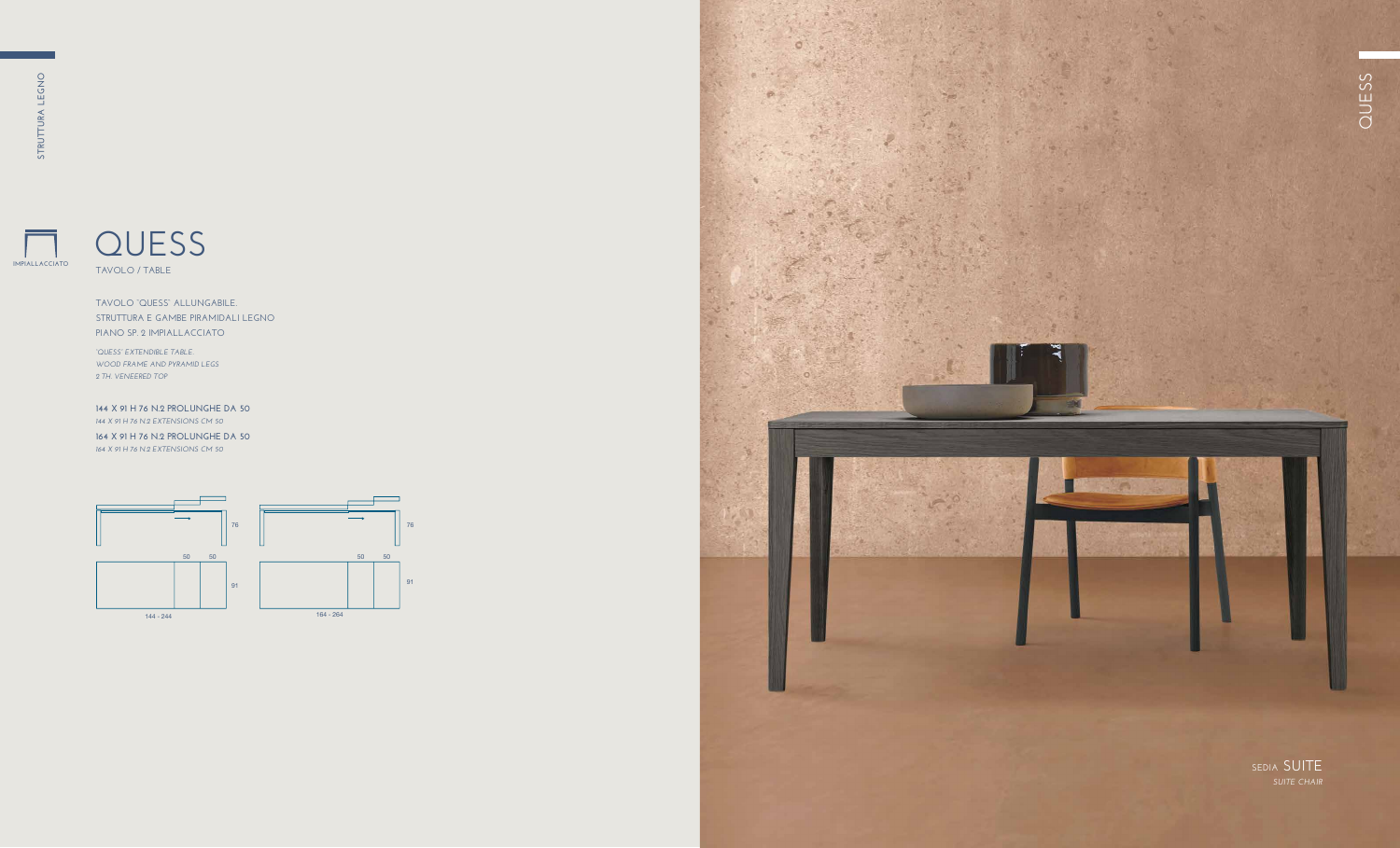

**FINITURE STRUTTURA E PIANO IMPIALLACCIATO FRASSINO TINTO ROVERE** *OAK STAINED ASH VENEERED STRUCTURE AND TOP FINISHES*



**CLOVER** ESCLUSO NOCE CANALETTO OPZ. 1324 / CANALETTO WALNUT OPT.1324 EXCLUDED  $L$ UNA  $-$  escluso noce canaletto opz. 1331 / canaletto walnut opt.1331 excluded

**CODICE /** *CODE* **DIMENSIONI** / *DIMENSIONS* 

08QS14W **144 x 91 Allungabile 244 / 144 x 91 Extendable 244** 08QS16W **164 x 91 Allungabile 264 / 164 x 91 Extendable 264** 



 $\mathsf{DETTAGLIO}\ \mathsf{ALLUNGO}$ **EXTENSION DETAIL** 



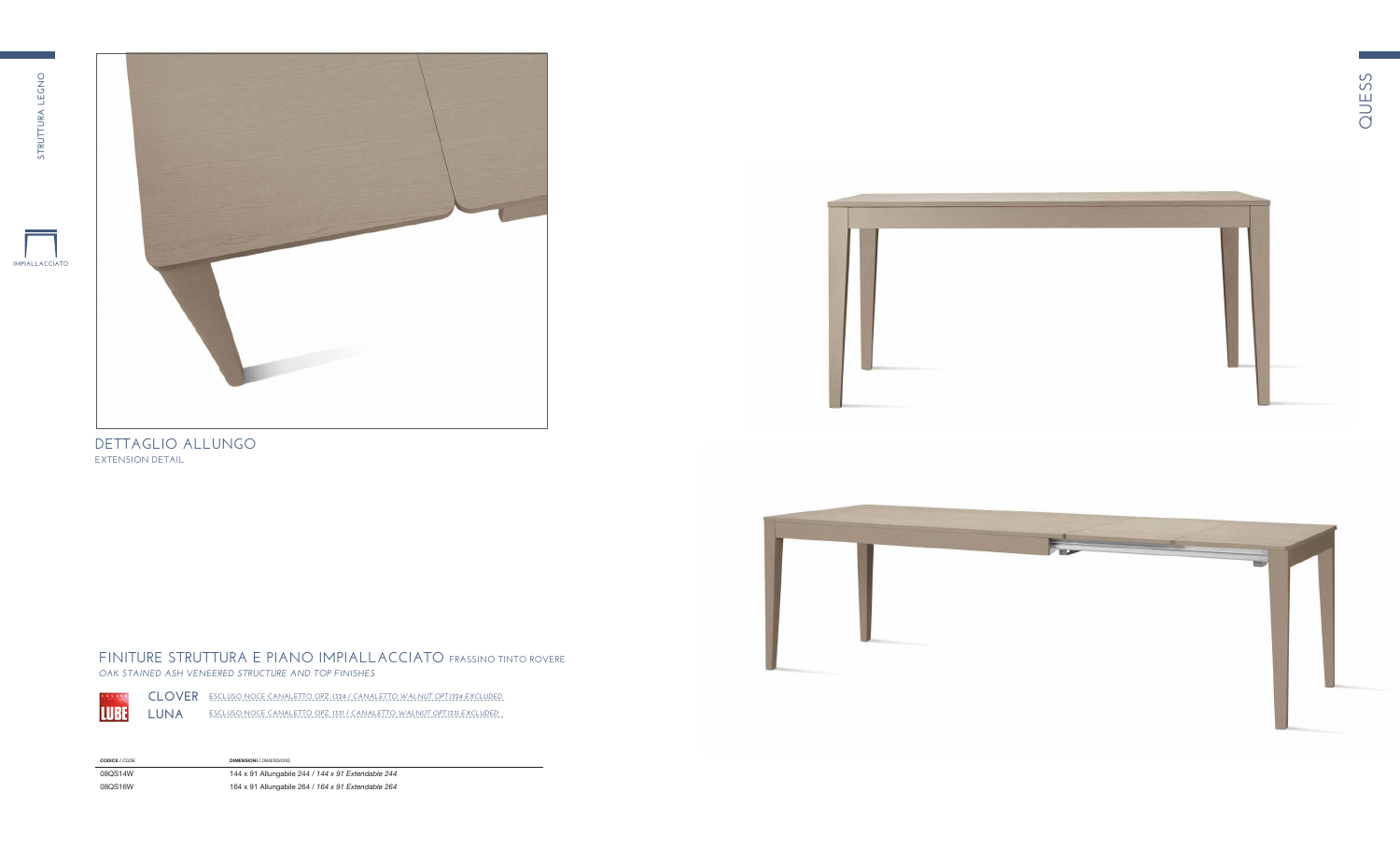**VENEERED FINISHES**

# **FINITURE IMPIALLACCIATO**

| <b>UCINE</b><br>LUBEI | <b>CLOVER</b> |
|-----------------------|---------------|
|                       | CREATIVA      |
|                       | LUNA          |
|                       | OLTRE         |

**PROVENZA**

**AUREA** 

**CONTEMPO**



### **FINITURE MODELLI LUBE / LUBE KITCHENS FINISHES**

**FINITURE MODELLI CREO / CREO KITCHENS FINISHES**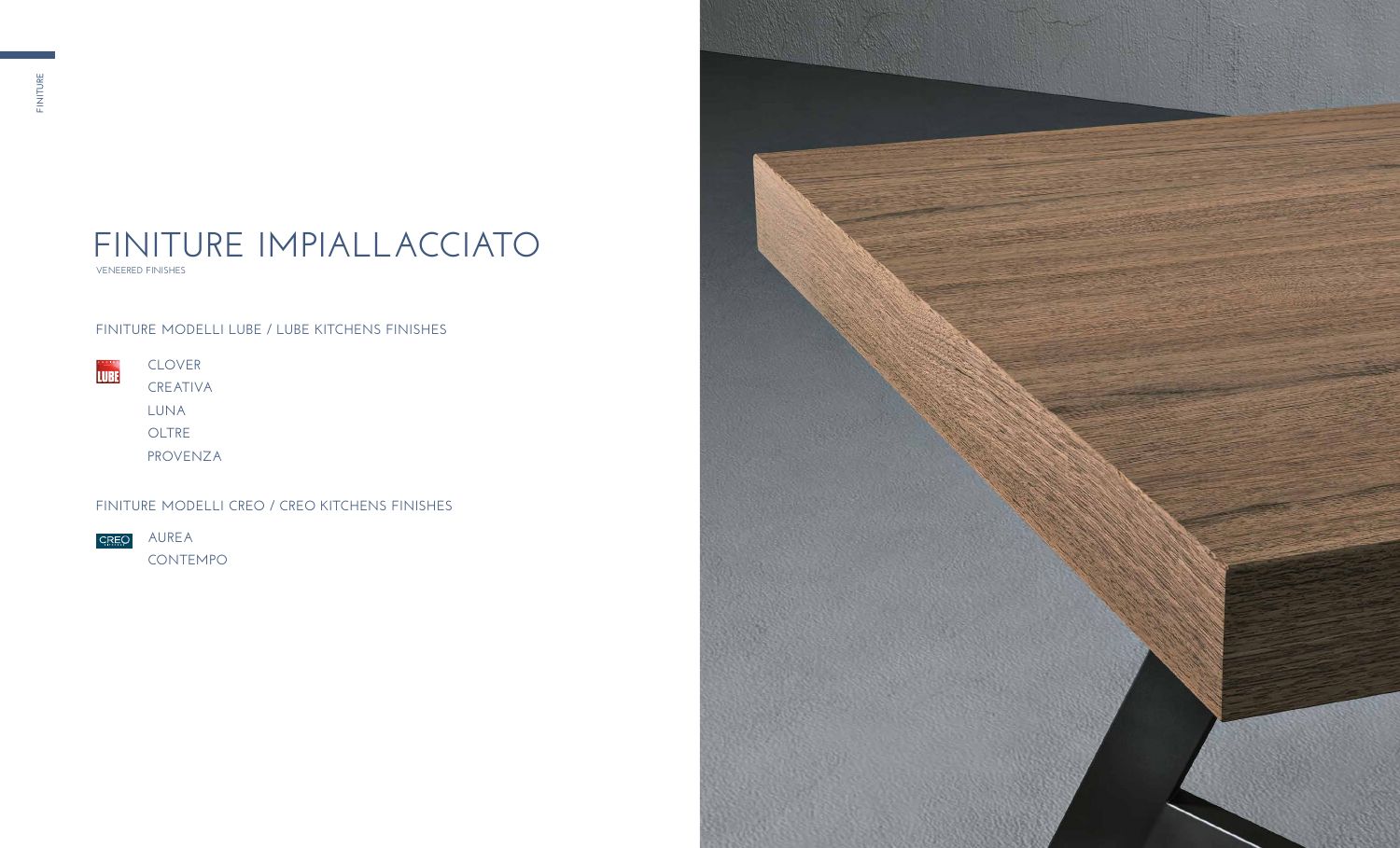









#### **FINITURE TINTE -** *STAINED FINISHES*

#### **FINITURE LACCATE -** *LACQUERED FINISHES*

### LUNA

### **COLTRE**

| tinto noce canaletto (opz. 1324) | tinto rovere tan (opz. 5408)        |
|----------------------------------|-------------------------------------|
| stained canaletto walnut         | tan stained oak                     |
| tinto rovere cenere (opz. 5409)  | tinto rovere termocotto (opz. 5410) |
| ash stained oak                  | thermo-treated stained oak          |

| laccato rovere bianco (opz. 5415)  | laccato rovere sahara (opz. 5416)        |
|------------------------------------|------------------------------------------|
| white lacquered oak                | sahara lacquered oak                     |
| laccato rovere visone (opz. 5417)  | laccato rovere grigio cenere (opz. 5418) |
| mink lacquered oak                 | ash grey lacquered oak                   |
| laccato rovere lavagna (opz. 5419) | laccato rovere nero (opz. 5420)          |
| slate grey lacquered oak           | black lacquered oak                      |







| tinto rovere mielato invecchiato (opz.5383)   | tinto rovere antracite invecchiato (opz.5384) |
|-----------------------------------------------|-----------------------------------------------|
| honey stained aged oak                        | anthracite stained aged oak                   |
| tinto rovere moro invecchiato (opz.5386)      | tinto rovere naturale invecchiato (opz.5387)  |
| dark stained aged oak                         | natural stained aged oak                      |
| tinto rovere madera (opz.5388)                | tinto rovere grigio terra (opz.5389)          |
| madera stained oak                            | earth grey stained oak                        |
| tinto rovere bianco invecchiato (opz.5380)    | tinto rovere juta invecchiato (opz.5381)      |
| white stained aged oak                        | jute stained aged oak                         |
| tinto rovere corteccia invecchiato (opz.5382) | tinto rovere argilla invecchiato (opz.5385)   |
| bark stained aged oak                         | clay stained aged oak                         |



tinto r  $White$